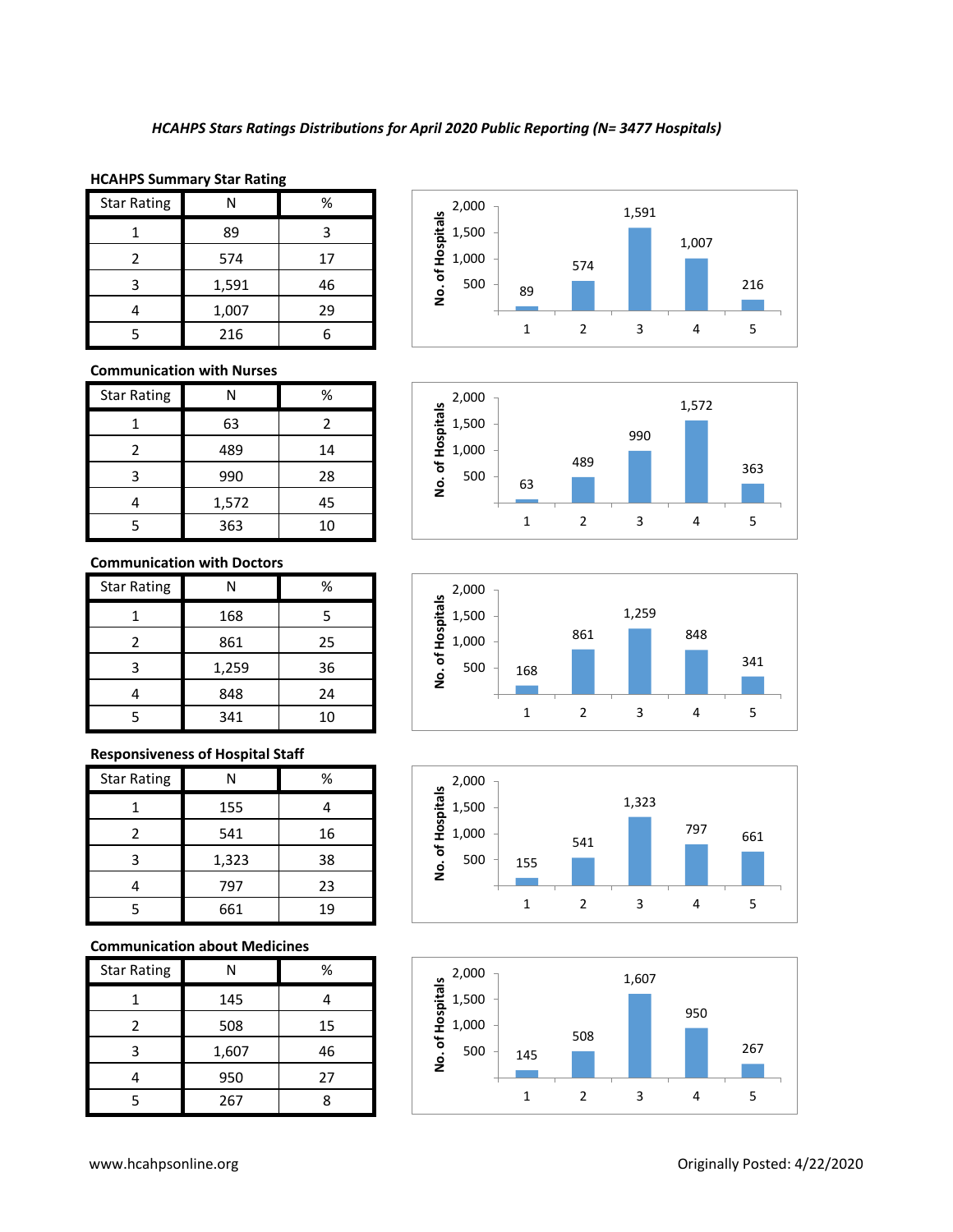#### **Cleanliness of Hospital Environment**

| <b>Star Rating</b> | N     | %  |
|--------------------|-------|----|
|                    | 160   | 5  |
| $\mathfrak z$      | 991   | 29 |
| 3                  | 1,085 | 31 |
|                    | 981   | 28 |
|                    | 260   |    |

# **Quietness of Hospital Environment**

| <b>Star Rating</b> | N     | %  |
|--------------------|-------|----|
|                    | 315   |    |
|                    | 879   | 25 |
| ੨                  | 1,098 | 32 |
|                    | 813   | 23 |
|                    | 372   | 11 |

# **Discharge Information**

| <b>Star Rating</b> | N     | %  |
|--------------------|-------|----|
|                    | 181   | 5  |
|                    | 517   | 15 |
| 3                  | 1,512 | 43 |
|                    | 1,128 | 32 |
|                    | 139   |    |

# **Care Transition**

| <b>Star Rating</b> | Ν     | %  |
|--------------------|-------|----|
|                    | 370   | 11 |
| 2                  | 1,131 | 33 |
| ੨                  | 1,091 | 31 |
|                    | 725   | 21 |
|                    | 160   |    |

### **Hospital Rating**

| <b>Star Rating</b> | Ν     | %  |
|--------------------|-------|----|
|                    | 105   | 3  |
| $\mathcal{P}$      | 452   | 13 |
| 3                  | 1,531 | 44 |
|                    | 1,067 | 31 |
|                    | 322   |    |